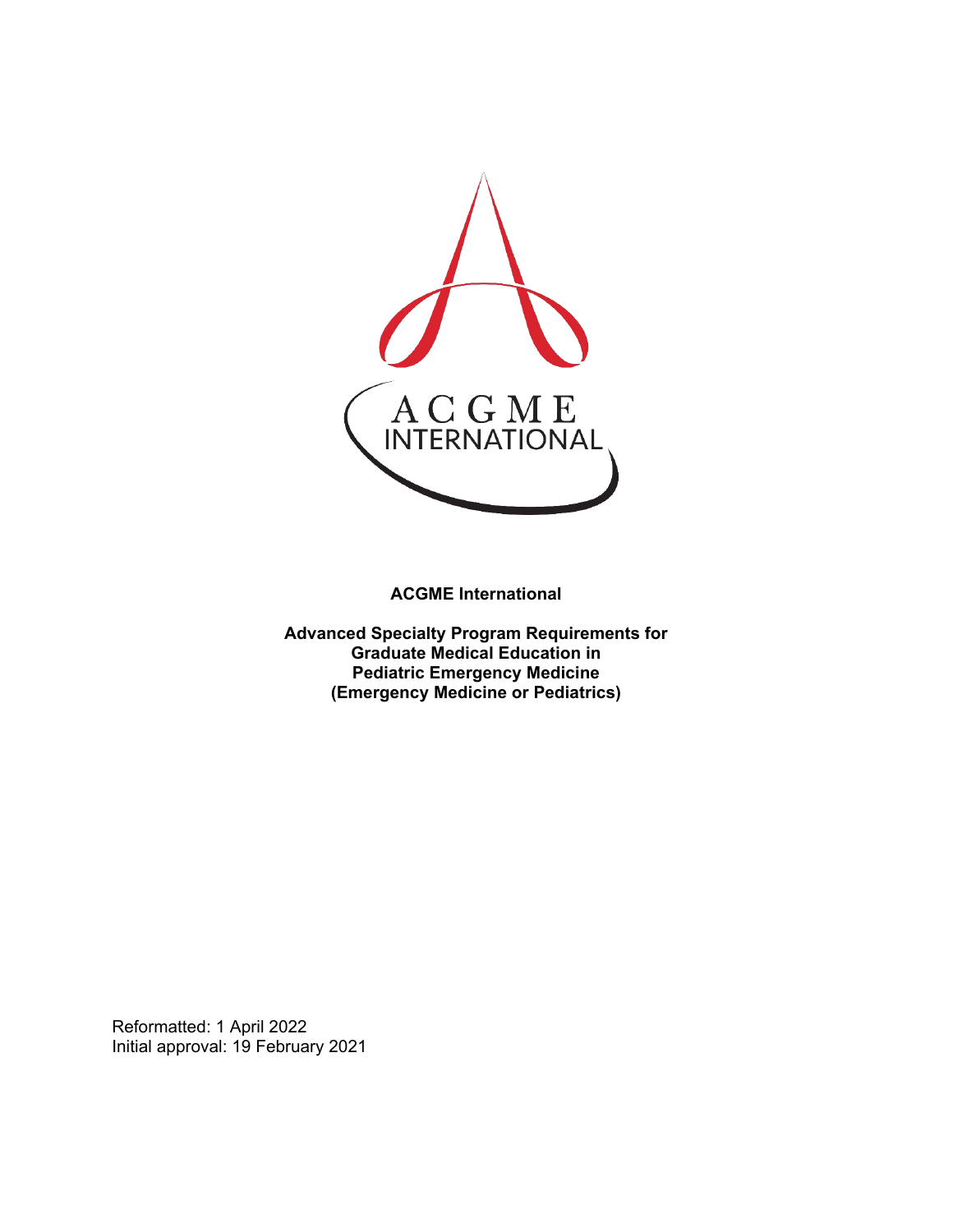#### **ACGME International Specialty Program Requirements for Graduate Medical Education in Pediatric Emergency Medicine (Emergency Medicine or Pediatrics)**

#### **Int. Introduction**

*Background and Intent: Programs must achieve and maintain Foundational Accreditation according to the ACGME-I Foundational Requirements prior to receiving Advanced Specialty Accreditation. The Advanced Specialty Requirements noted below complement the ACGME-I Foundational Requirements. For each section, the Advanced Specialty Requirements should be considered together with the Foundational Requirements.*

## **Int. I. Definition and Scope of the Specialty**

Specialists in pediatric emergency medicine provide medical care to acutely ill or injured child in an emergency care setting.

#### **Int. II. Duration of Education**

- Int. II.A. The educational program in pediatric emergency medicine must be planned for graduates of an emergency medicine residency and a pediatrics residency.
- Int II.A.1. For graduates of an emergency medicine residency, the program must be 24 or 36 months in length.
- Int II.A.2. For graduates of a pediatric residency, the program must be 36 or 48 months in length.

#### **I. Institution**

## **I.A. Sponsoring Institution**

- I.A.1. A fellowship in pediatric emergency medicine must function as an integral part of ACGME-I-accredited residency in emergency medicine or pediatrics.
- I.A.1.a) The pediatric emergency medicine fellowship and the ACGME-Iaccredited residency in either emergency medicine or pediatrics must be sponsored by the same ACGME-I-accredited Sponsoring Institution.
- I.A.2. The fellowship must be affiliated with ACGME-I-accredited residencies in both emergency medicine and pediatrics.

#### **I.B. Participating Sites**

I.B.1. A participating site that provides more than four months of required educational experience must be pre-approved by the Review Committee-International.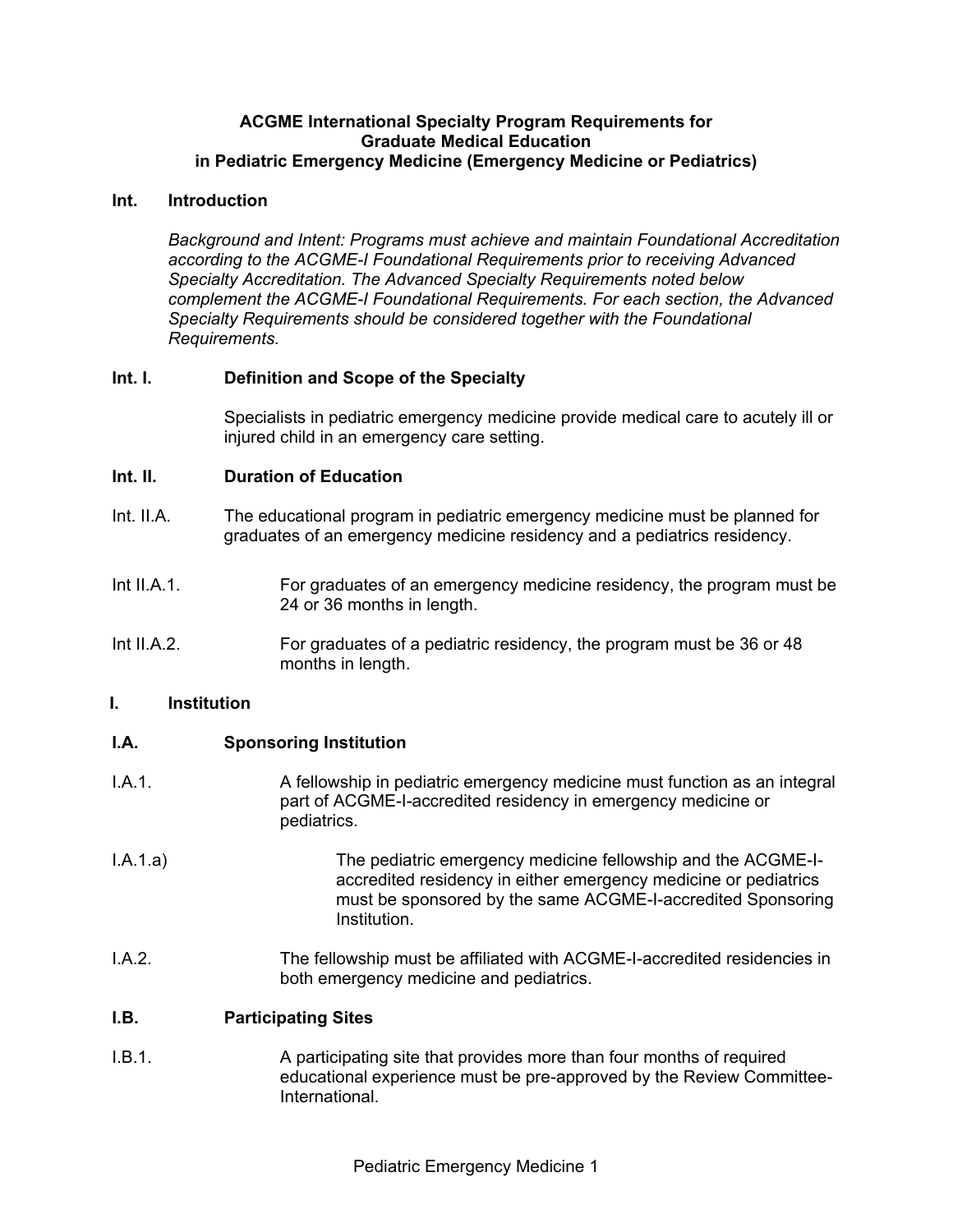# **II. Program Personnel and Resources**

# **II.A. Program Director**

| II.A.1.  | At a minimum, the program director must be provided with the salary<br>support required to devote 20 percent full-time equivalent (FTE), or one<br>day per week, of non-clinical time to the administration of the program. |
|----------|-----------------------------------------------------------------------------------------------------------------------------------------------------------------------------------------------------------------------------|
| II.A.2.  | Qualifications of the program director must include:                                                                                                                                                                        |
| ILA.2.a) | at least three years' experience as a clinician, teacher, and<br>administrator in pediatric emergency medicine; and,                                                                                                        |
| ILA.2.b) | a record of ongoing involvement in scholarly activities.                                                                                                                                                                    |
| II.B.    | <b>Faculty</b>                                                                                                                                                                                                              |
| II.B.1.  | Teaching and consultant faculty members in the full range of pediatric<br>and emergency medicine subspecialties and in other related disciplines<br>must be available, including:                                           |
| ILB.1.a) | pediatric surgeons;                                                                                                                                                                                                         |
| ILB.1.b) | radiologists; and,                                                                                                                                                                                                          |
| ILB.1.c) | surgical subspecialists as appropriate to pediatric emergency<br>medicine.                                                                                                                                                  |
| II.B.2.  | There must be at least three core faculty members, including the program<br>director, who are certified in or who have extensive experience in pediatric<br>emergency medicine.                                             |
| II.B.3.  | Faculty members must be actively engaged in all curricular elements,<br>including didactics and clinical experience in the management of acutely<br>ill and injured pediatric patients.                                     |
| II.B.4.  | Faculty members must mentor fellows in the application of scientific<br>principles, epidemiology, biostatistics, and evidence-based medicine to<br>the clinical care of patients.                                           |
| II.C.    | <b>Other Program Personnel</b>                                                                                                                                                                                              |
| II.C.1.  | To enhance fellows' understanding of the multidisciplinary nature of<br>pediatric emergency medicine, the following personnel with pediatric<br>focus and experience should be available:                                   |
| ILC.1.a) | child life therapist(s);                                                                                                                                                                                                    |
| ILC.1.b) | dietitian(s);                                                                                                                                                                                                               |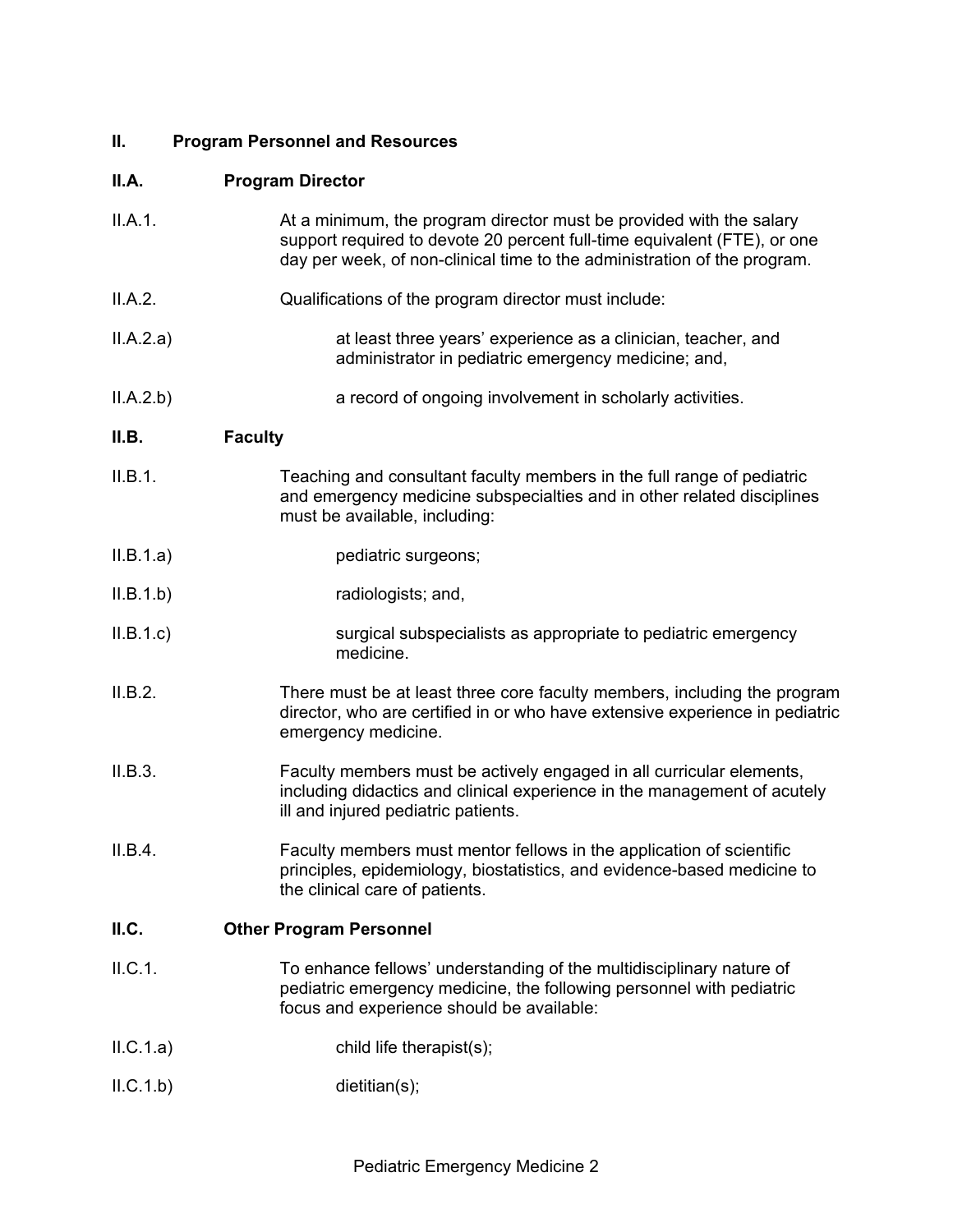| ILC.1.c)    | mental health professional(s);                                                                                                                                                                |
|-------------|-----------------------------------------------------------------------------------------------------------------------------------------------------------------------------------------------|
| ILC.1.d)    | nurse(s);                                                                                                                                                                                     |
| ILC.1.e     | pharmacist(s);                                                                                                                                                                                |
| ILC.1.f)    | respiratory therapist(s); and,                                                                                                                                                                |
| ILC.1.g)    | social worker(s).                                                                                                                                                                             |
| II.D.       | <b>Resources</b>                                                                                                                                                                              |
| II.D.1.     | There must be an acute care facility that receives patients via ambulance<br>from the pre-hospital setting and is equipped to handle trauma of any<br>severity.                               |
| II.D.1.a)   | This facility should be accredited by the Joint Commission<br>International or by another entity with reasonably equivalent<br>standards as determined by the Review Committee-International. |
| II.D.1.b)   | This facility must be approved as an ambulance-receiving facility<br>orits equivalent and be part of an emergency medical services<br>system, if provided in the country or jurisdiction.     |
| II.D.2.     | There must be comprehensive radiologic and laboratory support systems,<br>readily available operative suites, and intensive care unit beds.                                                   |
| II.D.3.     | Support services, either at the primary clinical site or through a formal<br>referral system to an appropriate facility, must include:                                                        |
| II.D.3.a)   | clinical laboratories;                                                                                                                                                                        |
| II.D.3.b)   | imaging;                                                                                                                                                                                      |
| II.D.3.c    | intensive care;                                                                                                                                                                               |
| II.D.3.d    | mental health services;                                                                                                                                                                       |
| II.D.3.e    | nutrition services;                                                                                                                                                                           |
| II.D.3.f    | occupational therapy;                                                                                                                                                                         |
| ILD.3.g     | pathology;                                                                                                                                                                                    |
| II.D.3.h    | pharmacology;                                                                                                                                                                                 |
| II.D.3.i)   | physical therapy;                                                                                                                                                                             |
| $II.D.3.$ j | respiratory therapy; and,                                                                                                                                                                     |
| II.D.3.k    | social services.                                                                                                                                                                              |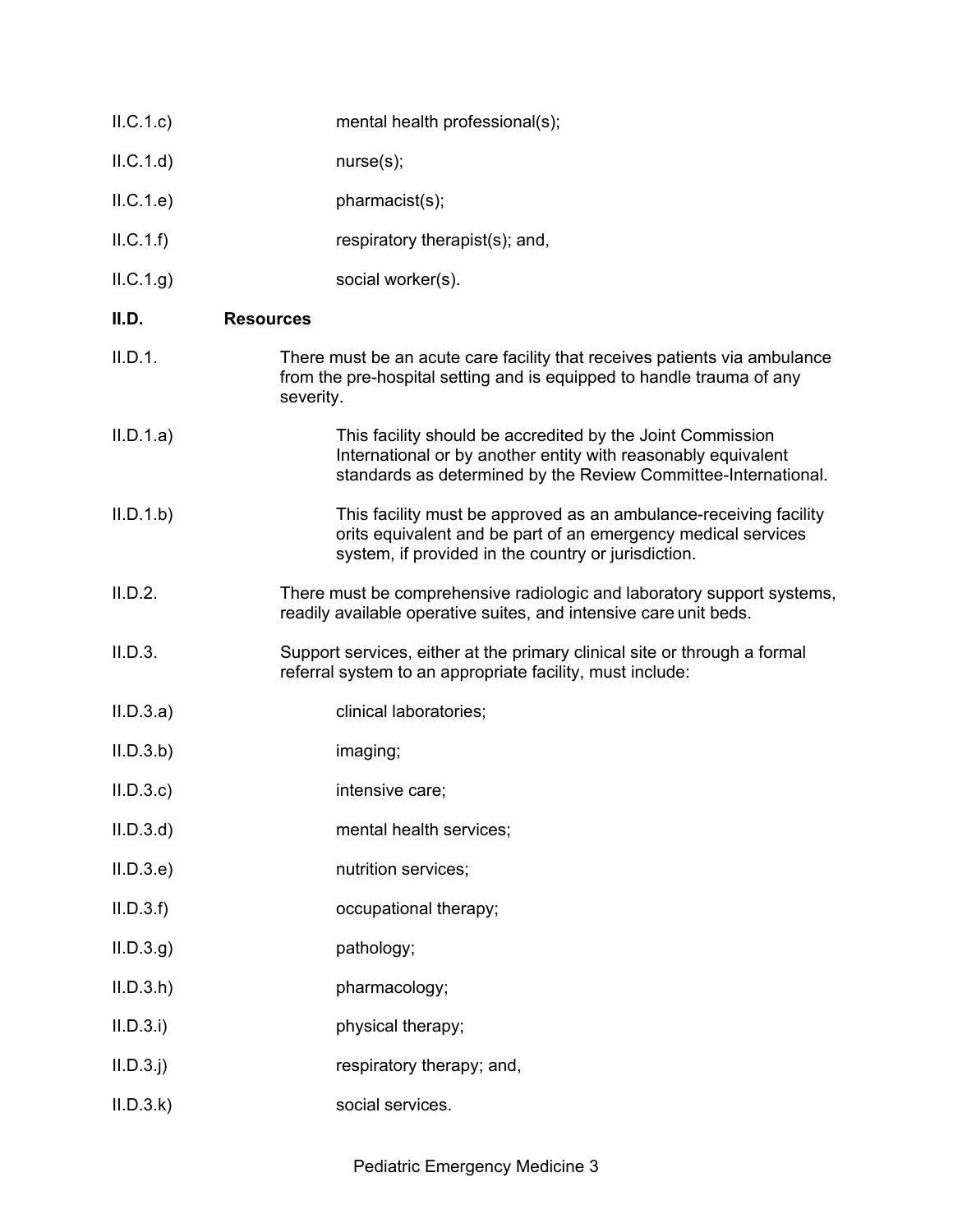| II.D.4.   | An adequate number and variety of patients, ranging in age from newborn<br>to young adulthood, must be available to provide a broad experience for<br>the fellows.                                                                                                                                     |
|-----------|--------------------------------------------------------------------------------------------------------------------------------------------------------------------------------------------------------------------------------------------------------------------------------------------------------|
| II.D.4.a) | There must be a minimum of 20,000 pediatric patient visits per<br>year in the program's primary emergency department.                                                                                                                                                                                  |
| II.D.4.b) | There must be a sufficient number of acutely ill patients with major<br>and minor trauma, airway obstruction or management, ingestions,<br>obstetric and gynecologic disorders, psychosocial disturbances,<br>and emergent problems representing all pediatric medical and<br>surgical subspecialties. |

## **III. Fellow Appointment**

## **III.A. Eligibility Criteria**

III.A.1. Prior to appointment in the program, fellows should have completed an ACGME-I-accredited residency program in emergency medicine or pediatrics, or an emergency medicine or pediatrics residency program acceptable to the Sponsoring Institution's Graduate Medical Education Committee.

## **III.B. Number of Fellows**

See International Foundational Requirements, Section III.B.

## **IV. Specialty-Specific Educational Program**

## **IV.A. ACGME-I Competencies**

- IV.A.1. The program must integrate the following ACGME-I Competencies into the curriculum.
- IV.A.1.a) Professionalism

| IV.A.1.a)(1) | Fellows must demonstrate a commitment to                |
|--------------|---------------------------------------------------------|
|              | professionalism and an adherence to ethical principles. |

- IV.A.1.b) Patient Care and Procedural Skills
- IV.A.1.b).(1) Fellows must provide patient care that is compassionate, appropriate, and effective for the treatment of health problems and the promotion of health. Fellows must demonstrate competence in:
- IV.A.1.b).(1).(a) **providing consultation, performing a history and** physical examination, making informed diagnostic and therapeutic decisions that result in optimal clinical judgement, and developing and carrying out management plans;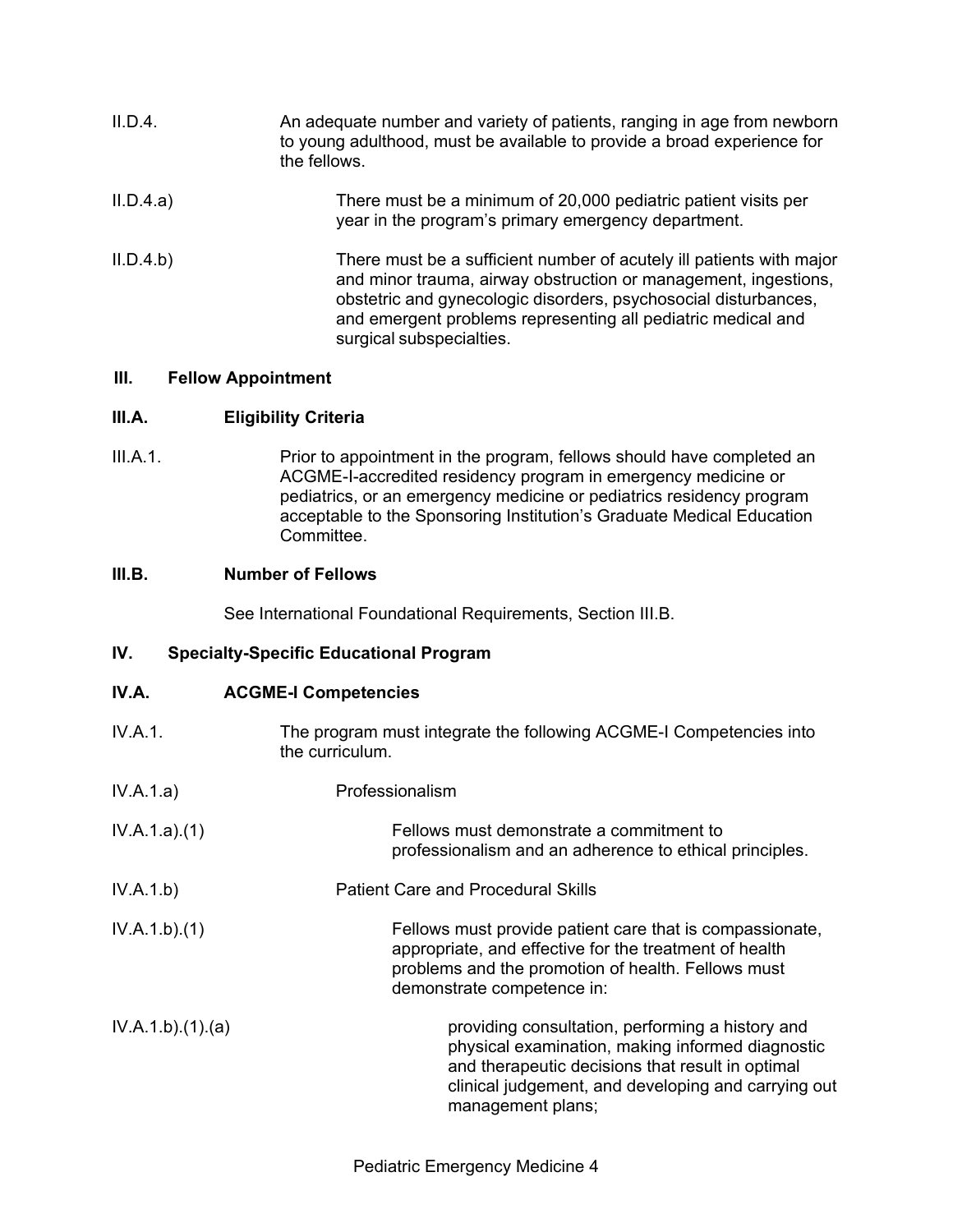| IV.A.1.b)(1)(b)     | providing transfer of care that ensures seamless<br>transitions;                                                                                                                                                   |
|---------------------|--------------------------------------------------------------------------------------------------------------------------------------------------------------------------------------------------------------------|
| IV.A.1.b)(1)(c)     | counselling patients and patients' families;                                                                                                                                                                       |
| IV.A.1.b)(1)(d)     | using information technology to optimize patient<br>care;                                                                                                                                                          |
| IV.A.1.b)(1)(e)     | providing appropriate role modeling and<br>supervision; and,                                                                                                                                                       |
| IV.A.1.b)(1)(f)     | promoting emotional resilience in children,<br>adolescents, and their families, including:                                                                                                                         |
| IV.A.1.b)(1).(f)(i) | providing care that is sensitive to the<br>developmental stage of the patient with<br>common behavioral and mental health<br>issues, and the cultural context of the<br>patient and patient's family; and,         |
| IV.A.1.b)(1)(f)(ii) | referring and/or co-managing patients with<br>common behavioral and mental health<br>issues with appropriate specialists when<br>indicated.                                                                        |
| IV.A.1.b)(2)        | Fellows must demonstrate leadership skills to enhance<br>team function, the learning environment, and/or the health<br>care delivery system/environment with the ultimate intent<br>of improving care of patients. |
| IV.A.1.b)(3)        | Fellows must demonstrate competence in:                                                                                                                                                                            |
| IV.A.1.b)(3)(a)     | providing initial evaluation and treatment to all<br>patients presenting to the emergency department;                                                                                                              |
| IV.A.1.b)(3)(b)     | providing care for acutely ill and/or injured pediatric<br>patients;                                                                                                                                               |
| IV.A.1.b)(3)(c)     | differentiating between high- and low-acuity<br>patients;                                                                                                                                                          |
| IV.A.1.b)(3)(d)     | performing an age- and developmentally<br>appropriate, precise history and physical exam;                                                                                                                          |
| IV.A.1.b)(3)(e)     | developing a complaint-based and age-appropriate<br>differential diagnosis using evidence-guided<br>reasoning and pattern recognition;                                                                             |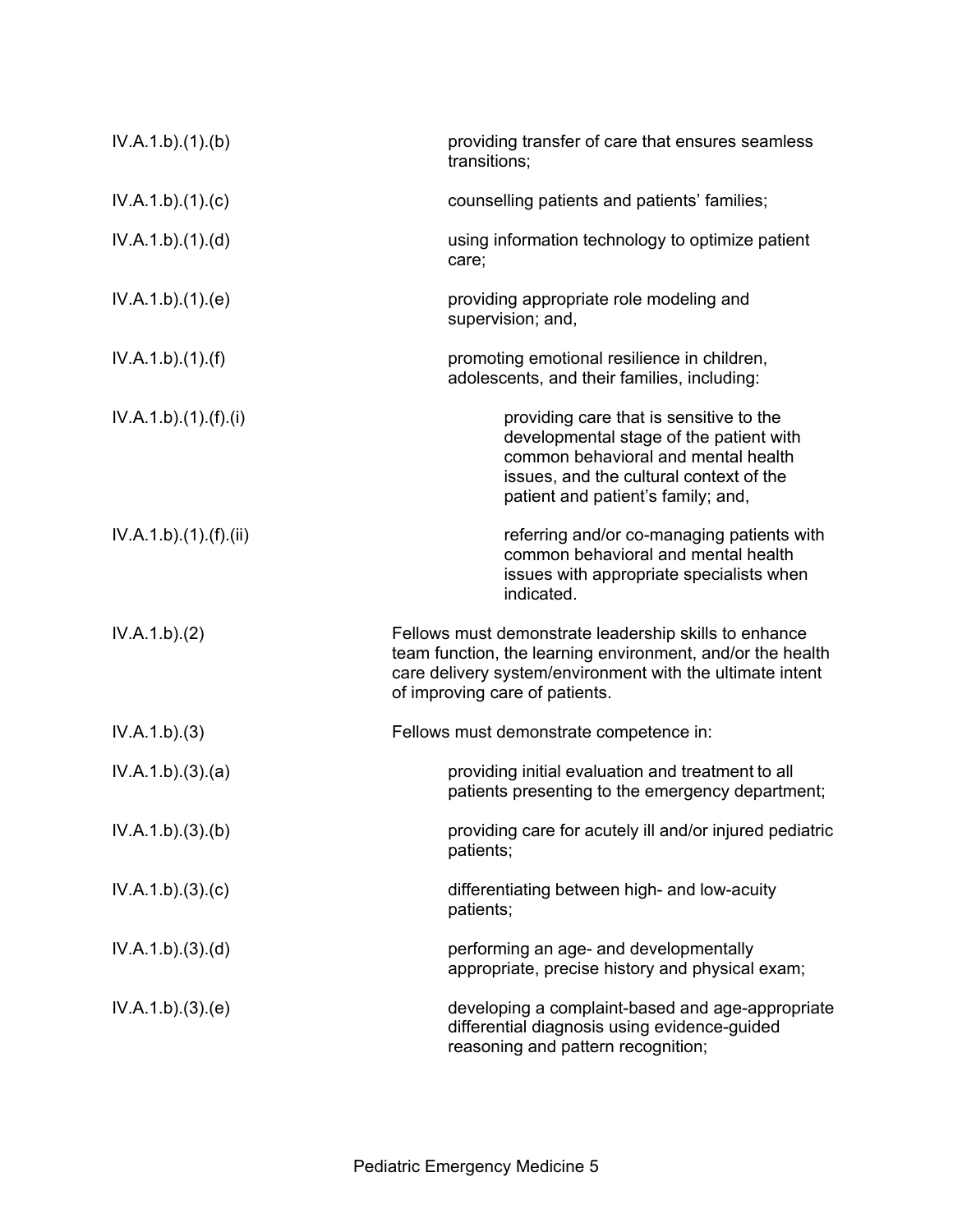| IV.A.1.b)(3)(f) | developing and initiating a prioritized diagnostic<br>evaluation and therapeutic management plan that<br>is complaint- and disease-specific, evidence-<br>guided, culturally competent, and cost effective;                                                                                 |
|-----------------|---------------------------------------------------------------------------------------------------------------------------------------------------------------------------------------------------------------------------------------------------------------------------------------------|
| IV.A.1.b)(3)(g) | accurately documenting patient encounters;                                                                                                                                                                                                                                                  |
| IV.A.1.b)(3)(h) | demonstrating family-centered care with informed<br>and/or shared decision-making with<br>patients/patients' families that is developmentally<br>appropriate and within state statutes;                                                                                                     |
| IV.A.1.b)(3)(i) | developing appropriate patient dispositions;                                                                                                                                                                                                                                                |
| IV.A.1.b)(3)(j) | performing rapid and concise evaluations on<br>patients with undifferentiated chief complaints and<br>diagnoses, with simultaneous stabilization of any<br>life-threatening conditions, and ensuring<br>appropriate life-saving interventions before arriving<br>at a definitive diagnosis; |
| IV.A.1.b)(3)(k) | providing care for medically- and technologically-<br>complex pediatric patients in the emergency<br>department;                                                                                                                                                                            |
| IV.A.1.b)(3)(I) | developing a diagnostic and management plan that<br>takes into consideration the interaction between the<br>acute problem and the underlying chronic illness<br>with its associated co-morbidities;                                                                                         |
| IV.A.1.b)(3)(m) | demonstrating compassion for the stress<br>associated with sudden illness, injury, and death in<br>responding to the emotional needs of patients, their<br>families, and emergency department staff<br>members;                                                                             |
| IV.A.1.b)(3)(n) | demonstrating the skills necessary to prioritize and<br>simultaneously manage the emergency care of<br>multiple patients; and,                                                                                                                                                              |
| IV.A.1.b)(3)(o) | assuming leadership responsibility for the pediatric<br>emergency department.                                                                                                                                                                                                               |
| IV.A.1.b)(4)    | Fellows must demonstrate competence in performing and<br>interpreting the results of imaging and diagnostic<br>procedures and the resulting laboratory tests for use in<br>patient care.                                                                                                    |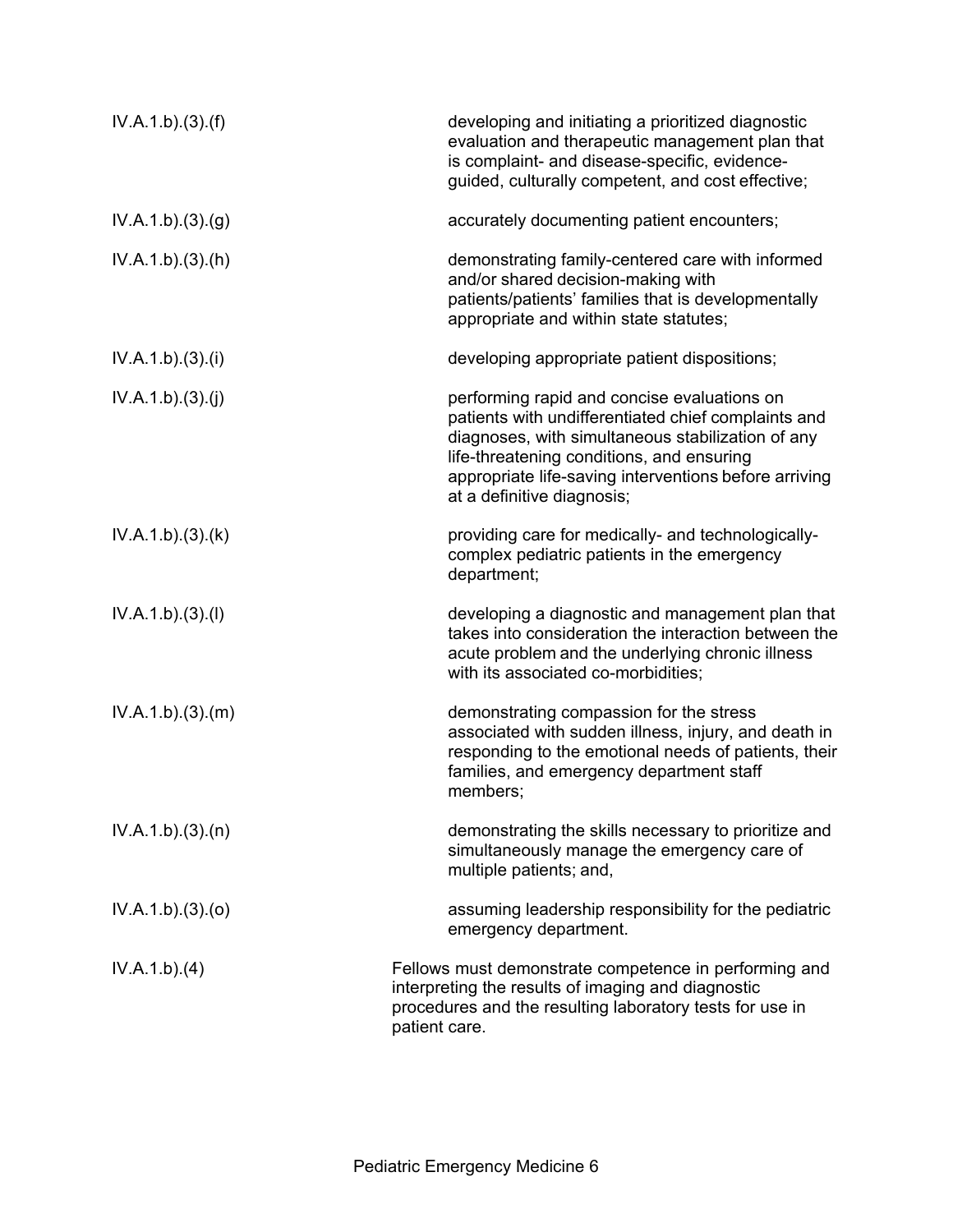| IV.A.1.b)(5)     | Fellows must acquire the necessary procedural and<br>resuscitation skills, and develop an understanding of their<br>indications, risks, and limitations for pediatric patients of all<br>ages, including: |
|------------------|-----------------------------------------------------------------------------------------------------------------------------------------------------------------------------------------------------------|
| IV.A.1.b)(5)(a)  | abscess incision and drainage;                                                                                                                                                                            |
| IV.A.1.b)(5)(b)  | airway and assisted ventilation, including bag-<br>valve-mask ventilation, rapid sequence intubation,<br>and supraglottic device insertion;                                                               |
| IV.A.1.b)(5)(c)  | cardioversion/defibrillation;                                                                                                                                                                             |
| IV.A.1.b)(5)(d)  | central venous catheterization;                                                                                                                                                                           |
| IV.A.1.b)(5)(e)  | closed reduction/splinting of fractures and<br>dislocations;                                                                                                                                              |
| IV.A.1.b)(5)(f)  | conversion of supraventricular tachycardia;                                                                                                                                                               |
| IV.A.1.b)(5)(g)  | cricothyrotomy-translaryngeal ventilation;                                                                                                                                                                |
| IV.A.1.b)(5).(h) | epistaxis management, to include nasal packing;                                                                                                                                                           |
| IV.A.1.b)(5)(i)  | external cardiac pacing;                                                                                                                                                                                  |
| IV.A.1.b)(5)(j)  | foreign body removal;                                                                                                                                                                                     |
| IV.A.1.b)(5)(k)  | gastrostomy tube placement;                                                                                                                                                                               |
| IV.A.1.b)(5)(I)  | initial management of burn injuries;                                                                                                                                                                      |
| IV.A.1.b)(5)(m)  | intraosseous access;                                                                                                                                                                                      |
| IV.A.1.b)(5)(n)  | laceration repair;                                                                                                                                                                                        |
| IV.A.1.b)(5)(o)  | lumbar puncture;                                                                                                                                                                                          |
| IV.A.1.b)(5)(p)  | mechanical ventilation;                                                                                                                                                                                   |
| IV.A.1.b)(5)(q)  | medical and trauma resuscitation in pediatric<br>patients ranging in age from newborn to young<br>adulthood;                                                                                              |
| IV.A.1.b)(5)(r)  | non-invasive ventilation;                                                                                                                                                                                 |
| IV.A.1.b)(5)(s)  | pericardiocentesis;                                                                                                                                                                                       |
| IV.A.1.b)(5)(t)  | procedural sedation;                                                                                                                                                                                      |
| IV.A.1.b)(5)(u)  | point of care ultrasound;                                                                                                                                                                                 |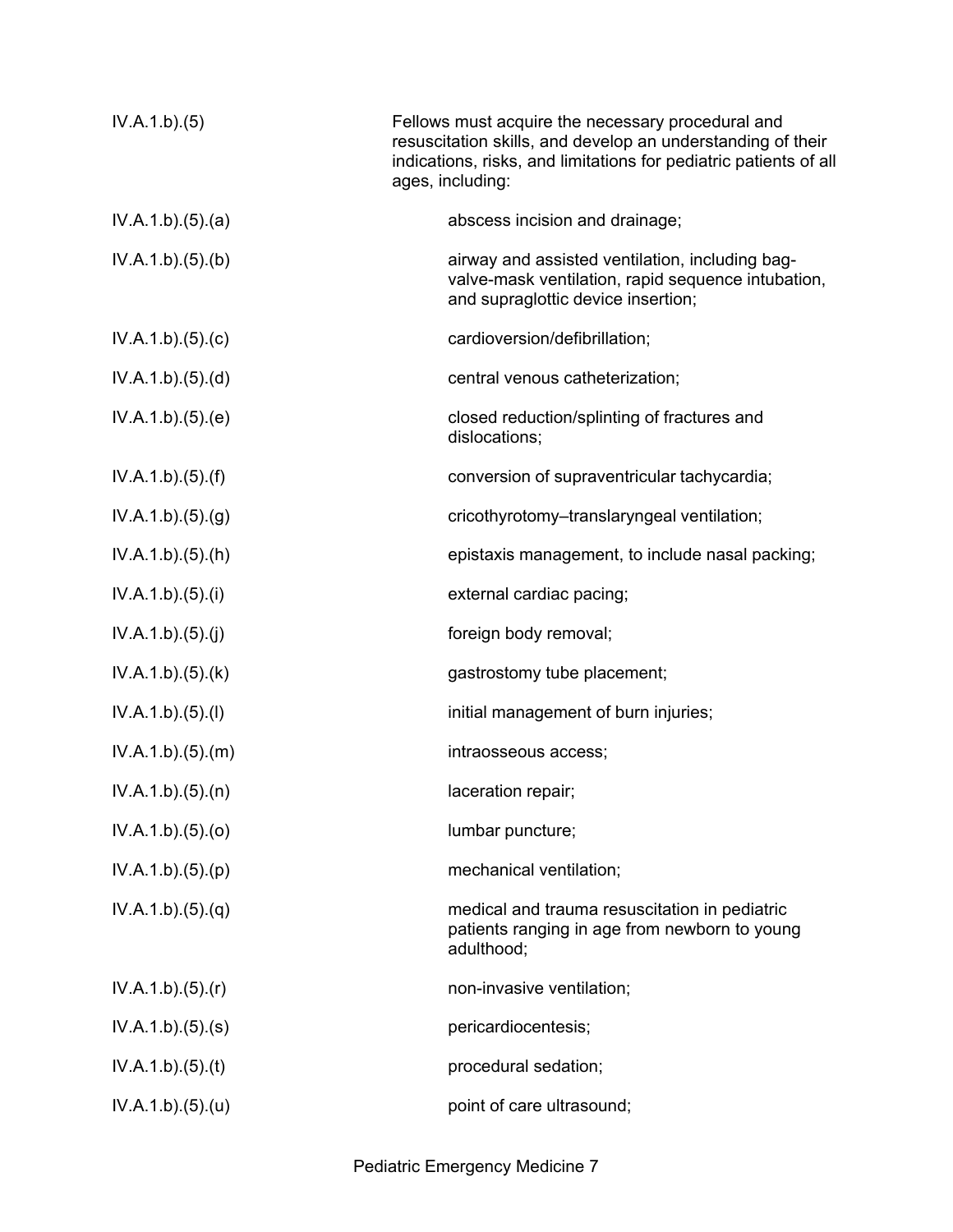| regional anesthesia;                                                                                                                                                                                                                                   |
|--------------------------------------------------------------------------------------------------------------------------------------------------------------------------------------------------------------------------------------------------------|
| slit lamp examination;                                                                                                                                                                                                                                 |
| tube replacement in a mature tracheostomy site;                                                                                                                                                                                                        |
| tube thoracostomy and needle decompression of<br>pneumothorax;                                                                                                                                                                                         |
| umbilical vessel catheterization; and,                                                                                                                                                                                                                 |
| vaginal delivery.                                                                                                                                                                                                                                      |
| <b>Medical Knowledge</b>                                                                                                                                                                                                                               |
| Fellows must demonstrate knowledge of established and<br>evolving biomedical clinical, epidemiological, and social-<br>behavioral sciences, as well as the application of this<br>knowledge to patient care. Fellows must demonstrate<br>knowledge of: |
| biostatistics;                                                                                                                                                                                                                                         |
| clinical and laboratory research methodology;                                                                                                                                                                                                          |
| critical literature review;                                                                                                                                                                                                                            |
| ethical principles involving clinical research;                                                                                                                                                                                                        |
| preparation of applications for funding and/or<br>approval of clinical research protocols;                                                                                                                                                             |
| principles of evidence-based medicine;                                                                                                                                                                                                                 |
| study design; and,                                                                                                                                                                                                                                     |
| teaching methods.                                                                                                                                                                                                                                      |
| Practice-based Learning and Improvement                                                                                                                                                                                                                |
| Fellows must demonstrate the ability to investigate and<br>evaluate their care of patients, to appraise and assimilate<br>scientific evidence, and to continuously improve patient<br>care based on constant self-evaluation and lifelong<br>learning. |
| Interpersonal and Communication Skills                                                                                                                                                                                                                 |
|                                                                                                                                                                                                                                                        |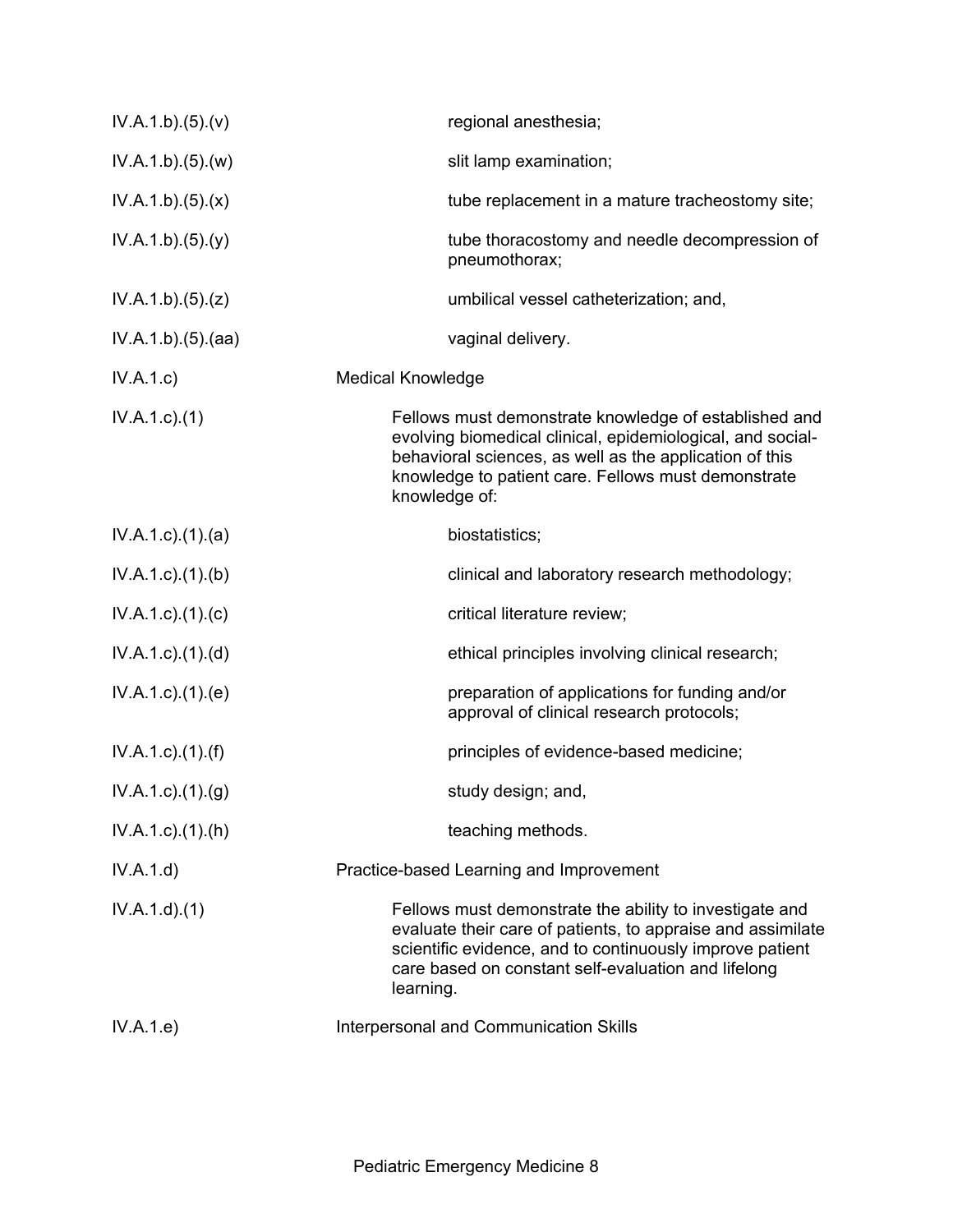| IV.A.1.e. (1) | Fellows must demonstrate interpersonal and<br>communication skills that result in the effective exchange<br>of information and collaboration with patients, their<br>families, and health professionals.                                                                   |
|---------------|----------------------------------------------------------------------------------------------------------------------------------------------------------------------------------------------------------------------------------------------------------------------------|
| IV.A.1.f      | <b>Systems-based Practice</b>                                                                                                                                                                                                                                              |
| IV.A.1.f)(1)  | Fellows must demonstrate an awareness of and<br>responsiveness to the larger context and system of health<br>care, including the social determinates of health, as well as<br>the ability to call effectively on other resources in the<br>system to produce optimal care. |
| IV.B.         | <b>Regularly Scheduled Educational Activities</b>                                                                                                                                                                                                                          |
| IV.B.1.       | Fellows must have a formally structured educational program in the<br>clinical and basic sciences related to pediatric emergency medicine.                                                                                                                                 |
| IV.B.1.a)     | Clinical and basic science instruction should be evidence-based<br>on review and analysis of relevant literature.                                                                                                                                                          |
| IV.B.2.       | Fellows must participate in multi-disciplinary conferences that include<br>lectures, morbidity and mortality conferences, case conferences, general<br>reviews, and research seminars.                                                                                     |
| IV.B.3.       | Pediatric emergency medicine conferences must be regularly scheduled,<br>and fellows must actively participate in their planning and implementation.                                                                                                                       |
| IV.B.3.a)     | Faculty members' and fellows' attendance must be documented.                                                                                                                                                                                                               |
| IV.B.3.b)     | Both faculty members and fellows should participate meaningfully<br>in the didactic activities.                                                                                                                                                                            |
| IV.B.4.       | Fellow education should include instruction in:                                                                                                                                                                                                                            |
| IV.B.4.a)     | basic and fundamental disciplines, as appropriate to pediatric<br>emergency medicine, such as anatomy, biochemistry,<br>embryology, genetics, immunology, microbiology,<br>nutrition/metabolism, pathology, pharmacology, and physiology;                                  |
| IV.B.4.b)     | pathophysiology of disease, reviews of recent advances in clinical<br>medicine, and biomedical research;                                                                                                                                                                   |
| IV.B.4.c)     | the economics of health care and current health care<br>management issues, such as cost-effective patient care, practice<br>management, preventive care, population health, quality<br>improvement, resource allocation, and clinical outcomes;                            |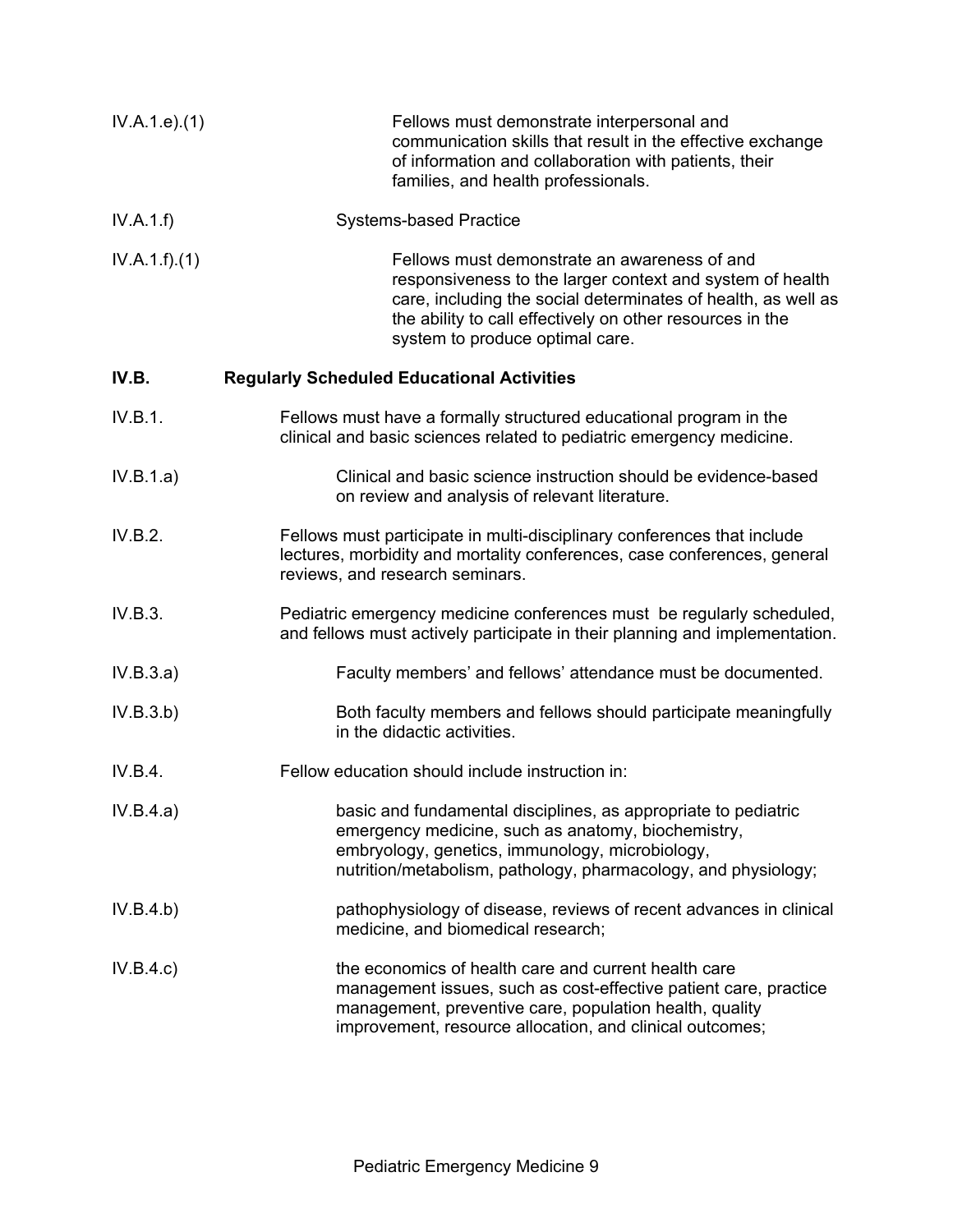| IV.B.4.d)    | curriculum design, information delivery in clinical and other<br>settings, provision of feedback to learners, assessment of<br>educational outcomes, and the development of teaching materials;       |
|--------------|-------------------------------------------------------------------------------------------------------------------------------------------------------------------------------------------------------|
| IV.B.4.e     | diversity and cultural competence;                                                                                                                                                                    |
| IV.B.4.f)    | family presence during resuscitations;                                                                                                                                                                |
| IV.B.4.g)    | professionalism;                                                                                                                                                                                      |
| IV.B.4.h)    | communication skills and self-directed assessment and learning;<br>and,                                                                                                                               |
| IV.B.4.i)    | complications and death and the scientific, ethical, and legal<br>implications of confidentiality and informed consent.                                                                               |
| IV.B.5.      | Fellows should have formal sessions on organizing teaching programs,<br>medical writing, and oral presentations.                                                                                      |
| IV.B.6.      | Fellows should receive instruction and experience in administrative and<br>management skills, including quality improvement principles, necessary<br>to oversee a division or department.             |
| IV.C.        | <b>Clinical Experiences</b>                                                                                                                                                                           |
| IV.C.1.      | Programs must specify a curriculum for graduates of both an emergency<br>medicine residency and a pediatric residency.                                                                                |
| IV.C.2.      | The curriculum for fellows who have completed a residency in emergency<br>medicine must include the following experiences that are part of the<br>affiliated ACGME-I-accredited pediatric residency:  |
| IV.C.2.a)    | at least three months in general pediatrics;                                                                                                                                                          |
| IV.C.2.b)    | two months in outpatient pediatric clinics, including exposure to<br>pediatric subspecialties; and,                                                                                                   |
| IV.C.2.c)    | at least three months in the management of critically-ill neonates<br>and children in intensive care units.                                                                                           |
| IV.C.3.      | The curriculum for fellows who have completed a residency in pediatrics<br>must include the following experiences that are part of the affiliated<br>ACGME-I-accredited emergency medicine residency: |
| IV.C.3.a)    | at least four months caring for adults in emergency medicine; and,                                                                                                                                    |
| IV.C.3.a)(1) | No more than one month of this experience should be on<br>the adult trauma surgery service.                                                                                                           |
| IV.C.3.b)    | a structured educational experience in emergency medical<br>services and toxicology that includes the care of adults.                                                                                 |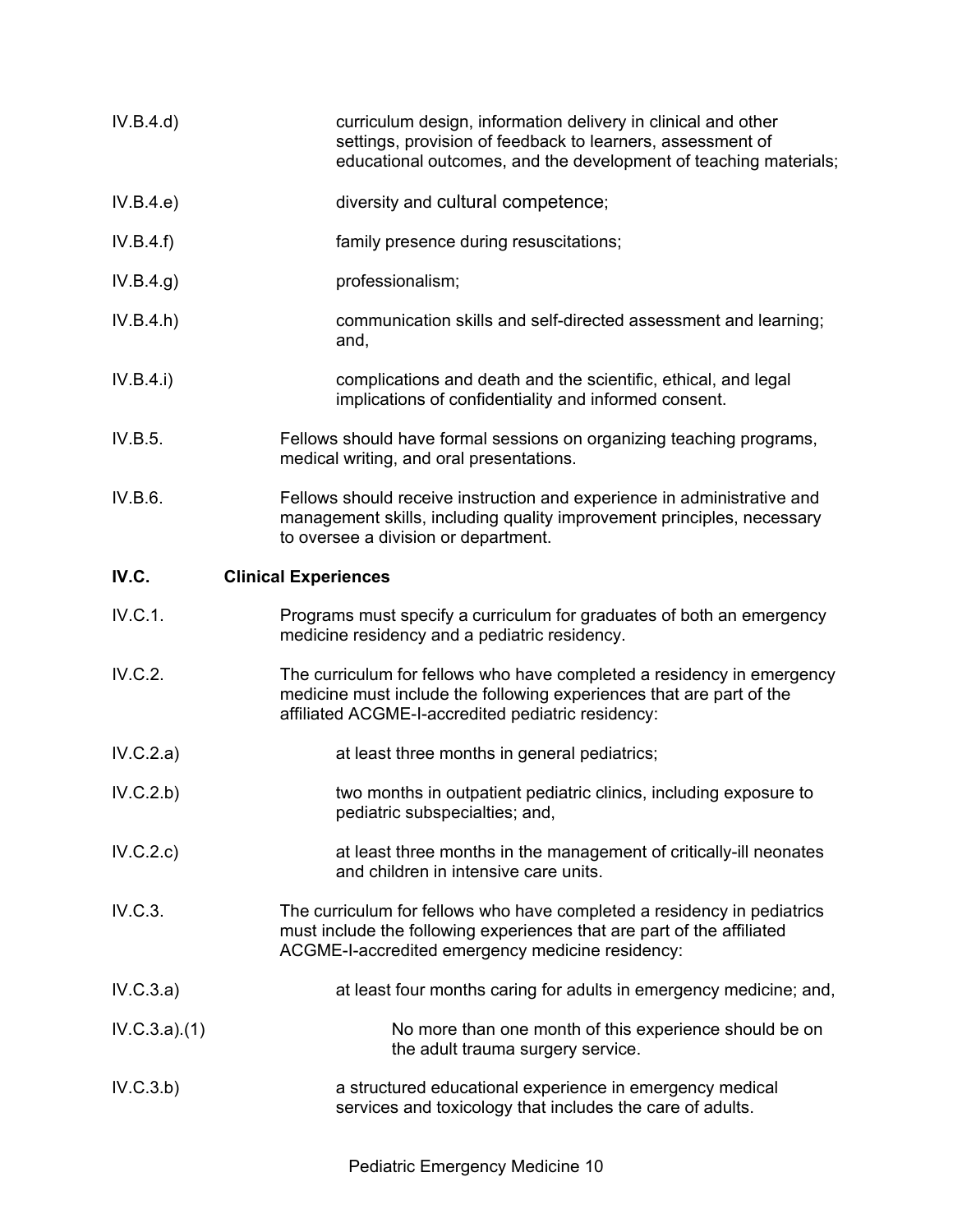| IV.C.3.b)(1)     | Fellow experience should include both didactic and<br>experiential components that may be longitudinally<br>integrated into other parts of the curriculum or designed as<br>block rotations.                           |
|------------------|------------------------------------------------------------------------------------------------------------------------------------------------------------------------------------------------------------------------|
| IV.C.3.b)(2)     | Fellow experience should include acute toxicology<br>consultations, and, if provided in the country or jurisdiction,<br>ride-alongs with emergency medicine services in the field.                                     |
| IV.C.4.          | Fellows must participate in the care of pediatric patients of all ages, from<br>infancy through young adulthood, and with a broad spectrum of illnesses<br>and injuries of all severities.                             |
| IV.C.5.          | At least 12 months of the clinical experience must be spent seeing<br>children in an emergency department where pediatric patients are treated<br>for the full spectrum of illnesses and injuries.                     |
| IV.C.6.          | Fellow experience must include experience with blunt and penetrating<br>trauma and psychiatric emergencies.                                                                                                            |
| IV.C.7.          | The core content of the program must include education in emergency<br>medical services for children (EMSC), administration, legal issues,<br>procedures, patient safety, medical errors, ethics, and professionalism. |
| IV.C.8.          | Fellows must interact with the residents and faculty members in the<br>affiliated core residencies.                                                                                                                    |
| IV.D.            | <b>Scholarly Activity</b>                                                                                                                                                                                              |
| IV.D.1.          | <b>Fellows' Scholarly Activity</b>                                                                                                                                                                                     |
| IV.D.1.a)        | Scholarly activities must be in basic science, clinical care, health<br>services, health policy, quality improvement, or education, as it<br>relates to pediatric emergency medicine.                                  |
| IV.D.1.b)        | Each fellow must design and conduct a scholarly project under the<br>guidance of the program director and a designated mentor.                                                                                         |
| IV.D.1.c         | The program must provide a Scholarship Oversight Committee for<br>each fellow to supervise and evaluate the fellow's progress as<br>related to scholarly activity.                                                     |
| IV.D.1.d         | The scholarly experience must begin in the first year and continue<br>for the entire length of the educational program.                                                                                                |
| $IV.D.1.d$ $(1)$ | There must be adequate time for each fellow's<br>development of requisite skills, project completion, and<br>presentation of results to the Scholarship Oversight<br>Committee.                                        |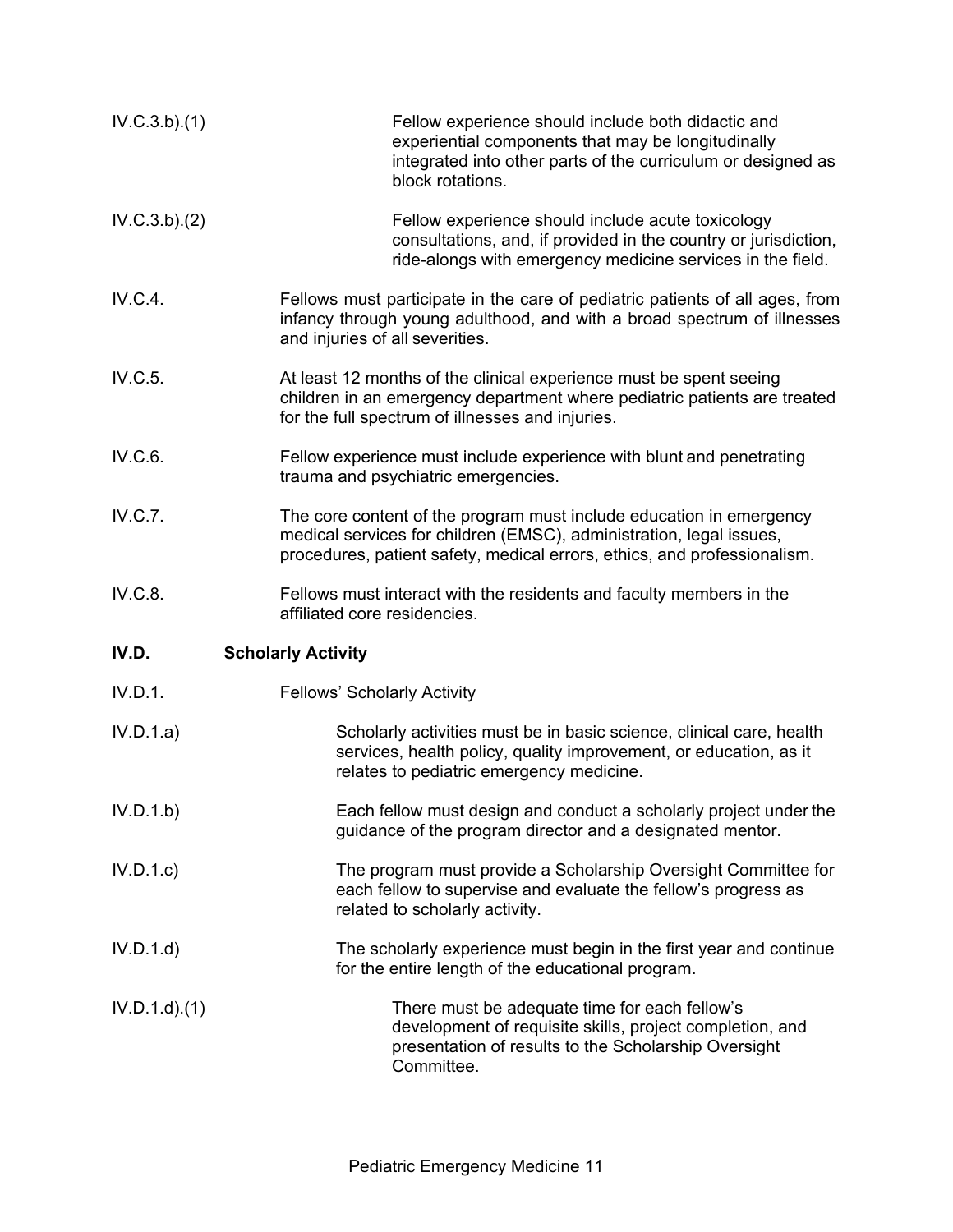# **V. Evaluation**

See International Foundational Requirements, Section V.

# **VI. The Learning and Working Environment**

| VI.A.     | <b>Principles</b>                                                                                                                                                                        |
|-----------|------------------------------------------------------------------------------------------------------------------------------------------------------------------------------------------|
|           | See International Foundational Requirements, Section VI.A.                                                                                                                               |
| VI.B.     | <b>Patient Safety</b>                                                                                                                                                                    |
|           | See International Foundational Requirements, Section VI.B.                                                                                                                               |
| VI.C.     | <b>Quality Improvement</b>                                                                                                                                                               |
|           | See International Foundational Requirements, Section VI.C.                                                                                                                               |
| VI.D.     | <b>Supervision and Accountability</b>                                                                                                                                                    |
|           | See International Foundational Requirements, Section VI.D.                                                                                                                               |
| VI.E.     | Professionalism                                                                                                                                                                          |
|           | See International Foundational Requirements, Section VI.E.                                                                                                                               |
| VI.F.     | <b>Well-Being</b>                                                                                                                                                                        |
|           | See International Foundational Requirements, Section VI.F.                                                                                                                               |
| VI.G.     | <b>Fatigue</b>                                                                                                                                                                           |
|           | See International Foundational Requirements, Section VI.G.                                                                                                                               |
| VI.H.     | <b>Transitions of Care</b>                                                                                                                                                               |
|           | See International Foundational Requirements, Section VI.H.                                                                                                                               |
| VI.I.     | <b>Clinical Experience and Education</b>                                                                                                                                                 |
| VIL.1.1   | When pediatric emergency medicine fellows are on emergency medicine<br>rotations, there must be at least one equivalent period of continuous time<br>off between scheduled work periods. |
| V1.1.2.   | When on emergency medicine rotations, fellows must have a minimum of<br>one day (24-hour period) free per each seven-day period.                                                         |
| V1.1.2.a) | This must not be averaged over a four-week period.                                                                                                                                       |
| V1.1.3.   | While on duty in the emergency department, fellows must not work longer<br>than 12 continuous scheduled hours.                                                                           |